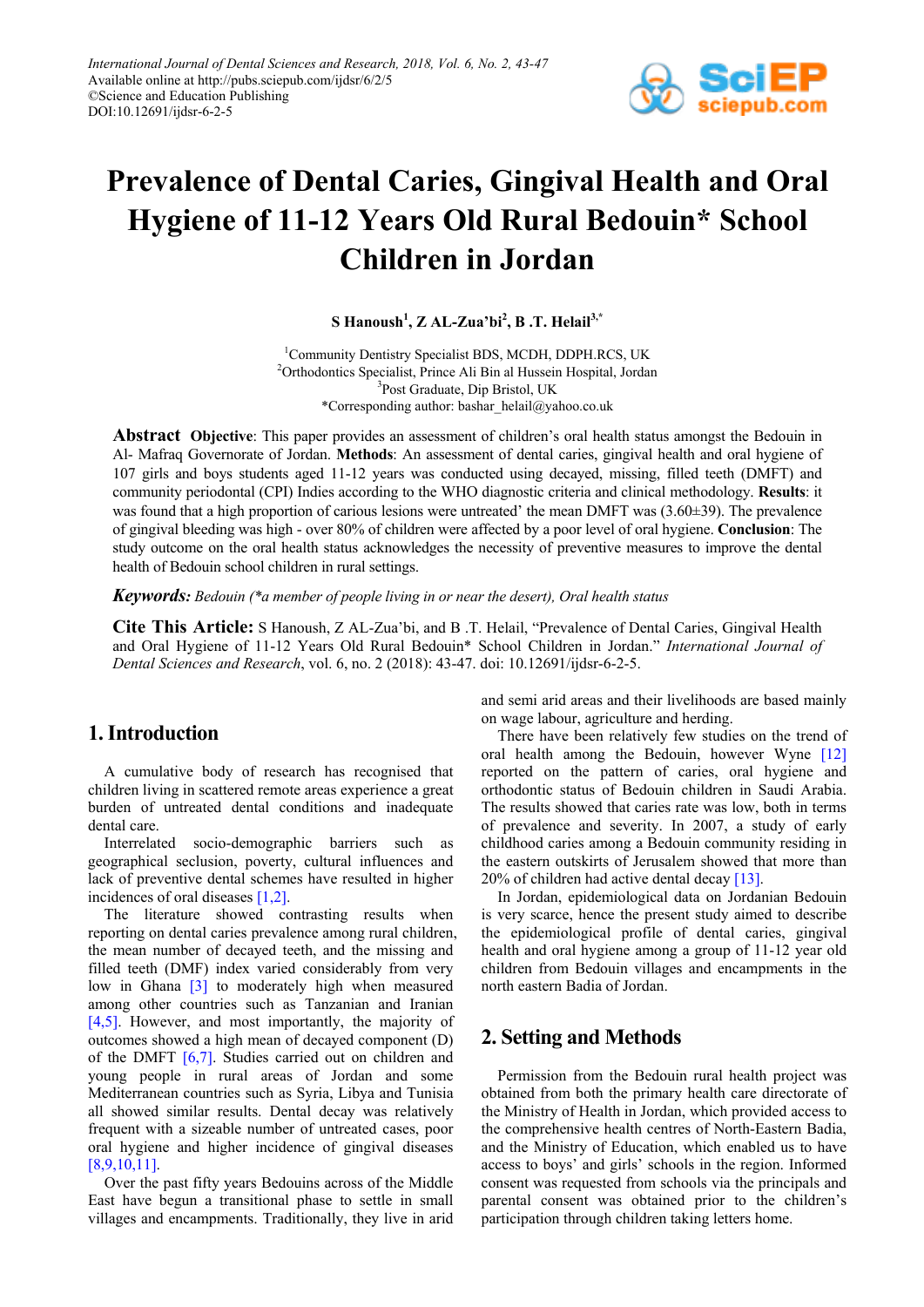The school-based oral health assessment took place in Al-Mafraq Governorate, a remote rural area, in two primary schools, (one for boys and one for girls) serving Bedouin villages in the area.

Oral examinations of 53 girls and 54 boys' school children aged 11-12 years was carried out at the respective schools within a classroom. Each child was seated on a portable chair and examined under natural light. The clinical examination was performed by one examiner using mouth mirrors, standard dental and periodontal props. The diagnostic criteria selected for the assessment of dental decay used followed the 1987 WHO oral health surveys basic Methods [\[14\].](#page-4-7)

Oral hygiene status was recorded to indicate the presence or absence of visible soft dental plaque for each of the six sextants in the mouth. The community periodontal index (CPI) was performed for the assessment of periodontal health. Three indicators were used: healthy (code 0); bleeding (code 1); and calculus (code 2). The statistical package for social science (SPSS) version 16 was used to produce descriptive statistics. Statistical analyses were carried out using Chi- χ2-test.

# **3. Results**

[Table 1](#page-1-0) demonstrates the dental caries trends among the study group. Only 12%of the children were completely free of dental caries (9.3% boys and 2.8% girls).

The mean decayed teeth, missing and filled teeth (DMFT) of the total sample were  $3.60 \pm 2.30$ . The decay (D) component value was (3.15±2.18) and formed the main element of the DMFT index, while the mean of both missing (M) and filled (F) teeth was insignificant. A statistically significant (P<0.01) gender variation was reported; boys experienced a higher mean DMFT and Decay (D) component value  $(4.39 \pm 2.48, 3.87 \pm 2.18)$  than the girls (2.79± 2.03, 2.42± 1.94).

|  |  |  |  | Table 1. Caries experience of 11-12 years old Bedouin school children by gender |
|--|--|--|--|---------------------------------------------------------------------------------|
|--|--|--|--|---------------------------------------------------------------------------------|

<span id="page-1-0"></span>

|              | Male |      | Female    |     |      | P value | Total    |     |      |           |
|--------------|------|------|-----------|-----|------|---------|----------|-----|------|-----------|
|              | N    | Mean | <b>SD</b> | N   | Mean | SD.     |          | N   | Mean | <b>SD</b> |
| Decay(DT)    | 209  | 3.87 | 2.181     | 128 | 2.42 | 1.946   | p<01     | 337 | 3.15 | 2.184     |
| Missing (MT) | 18   | .33  | .752      | 6   | .11  | .375    | p > 0.05 | 24  | .22  | .604      |
| Filled (FT)  | 10   | .19  | .479      | 14  | .26  | .763    | p > 0.05 | 24  | .22  | .634      |
| <b>DMFT</b>  | 237  | 4.39 | 2.483     | 148 | 2.79 | 2.032   | p<01     | 385 | 3.60 | 2.398     |



#### **Figure 1**

In the recorded gingival health scoring, more than two thirds of the children (70.1%) presented with noticeable gingival bleeding (code 1), compared to one fifth (19.6%) with healthy gingivae (code 0). The means sextants of gingival bleeding in all children (2.9) were more than that of calculus (code 1). The Chi- χ2-test revealed that the two means were statistically different  $(P<0.01)$ .

Furthermore, females were less affected by gingival bleeding (31.8%) than males (38.3%). The mean number of sextants for gingival bleeding for boys was 3.5 and significantly greater than that for girls (2.6). A very small percentage of children were presented with visible calculus (10.3%) and the mean of sextants with calculus in girls  $(0.07)$  was notably lower than that for boys  $(0.13)$  $(P<0.01)$ .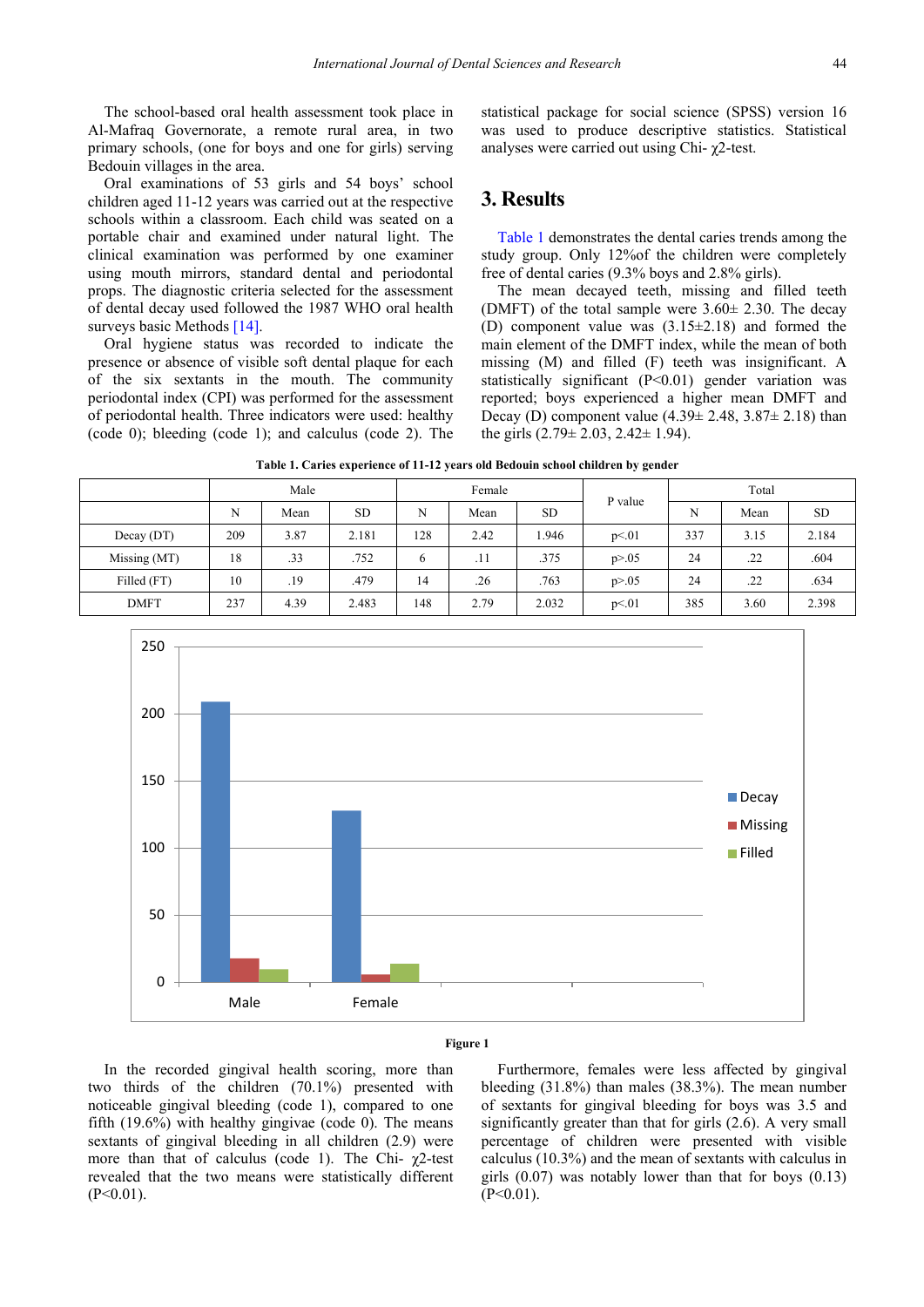|        |                     | Community periodontal index  |                    |                    | Mean No. of Sextants/child according to CPI |          |          |
|--------|---------------------|------------------------------|--------------------|--------------------|---------------------------------------------|----------|----------|
|        | <b>Sex</b>          | Healthy<br>Code <sub>0</sub> | Bleeding<br>Code 1 | Calculus<br>Code 2 | Healthy                                     | Bleeding | Calculus |
| Female | Count<br>% of Total | 15<br>14.0%                  | 34<br>31.8%        | 3.7%               | 3.5                                         | 2.6      | 0.07     |
| Male   | Count<br>% of Total | 5.6%                         | 41<br>38.3%        | 6.5%               | 2.4                                         | 3.5      | 0.13     |
| Total  | Count<br>% of Total | 21<br>19.6%                  | 75<br>70.1%        | $10.3\%$           | 2.9                                         | 3.1      | 0.1      |

**Table 2. Prevalence & Severity of periodontal Health of 11-12 Bedouin children by gender**



#### **Figure 2**

[Table 3](#page-2-0) shows that the frequency distribution of the presence and absence of visible plaque accumulation; 87.9%of the children had visible soft debris, a mean of four sextants per child were affected. There was a

significant difference in oral hygiene between girls and boys; the boys had poorer oral health condition (46.7%) with mean sextants of 4.3, compared to 41.1% with 3.1 mean number of sextants for girls.

**Table 3. Oral Hygiene Status of 11-12 Years Old Bedouin Children by Gender**

<span id="page-2-0"></span>

|            |            |                            | Dental Plaque |                              |
|------------|------------|----------------------------|---------------|------------------------------|
| <b>Sex</b> |            | With Visible<br>No Visible |               | Mean No. of Sextants / child |
|            |            | Plaque                     | Plaque        |                              |
| Female     | Count      |                            | 44            | 3.1                          |
|            | % of Total | 8.4%                       | 41.1%         |                              |
| Male       | Count      |                            | 50            | 4.3                          |
|            | % of Total | 3.7%                       | 46.7%         |                              |
| Total      | Count      |                            | 94            | 3.7                          |
|            | % of Total | 12.1%                      | 87.9%         |                              |



**Figure 3**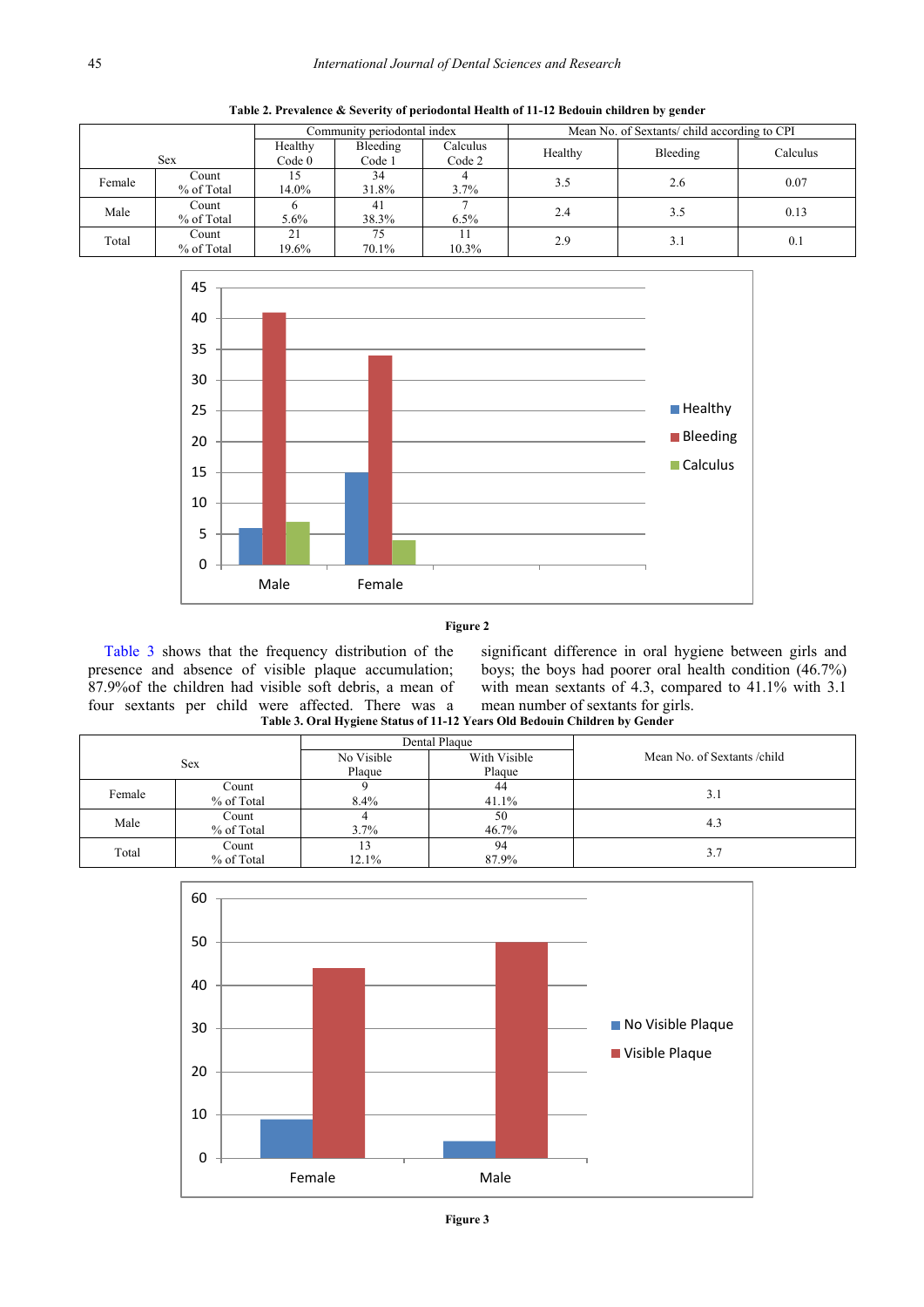### **4. Discussion**

The results obtained show a high level of dental caries among the study group; more than 80% were affected, which agreed with the caries rate reported by other studies conducted on rural school children of some regional and developing countries such as in UAE and India. [\[15,16\].](#page-4-8)

The restorative component (F) formed less than 13%, while the decayed (D) formed the highest proportion of the DMFT index, as has been shown to be the case in other studies [\[7,17\].](#page-4-9) It also marked a significant change in the pattern of eating habits of the Bedouin. A great number of reports have revealed a strong and positive association between high sugar intake, change in lifestyle and a significant increase in dental caries, especially among immigrants and new settlers [\[18,19\].](#page-4-10) The intensity of dental decay among the Bedouin children can be ascribed to their settlement near the neighbouring areas of urban cities and the influx of confectionary in terms of quantity and variety, both at school and home [\[20,21\].](#page-4-11)

A comparison of the mean DMFT among boys and girls showed a statistically significant difference  $(P<0.01)$ between the two. According to cultural attitudes, and specifically in rural communities, boys seem to enjoy more social freedom and less restriction of their movements so they are more likely to purchase confectionaries and fizzy drinks at the local shops than their girls, as they are sent to do errands which makes them more susceptible to high levels of caries [\[22\].](#page-4-12)

Furthermore, the mean caries observed DMFT  $(3.6\pm4.1)$ was comparable to schoolchildren from Jordanian urban areas which were reported as  $3.3\pm4.17$  [\[7\].](#page-4-9) The results confirm the view that Bedouin children coming from low income families are shown to have a caries rate very similar to urban children from higher income households. The outcomes were in agreement with Taani and Mej [\[18,23\]](#page-4-10) who found no major differences in DMFT scores between children from families with different socio-economic spectrum.

It appears that the similarities in dental caries scores demonstrate no major difference in dental caries between Bedouin and Non-Bedouin School children and this clearly reflects the increased consumption of processed carbohydrates and sugar between both groups [\[24\].](#page-4-13)

Throughout Jordan, there is and ease of access to markets and small shops selling not only fruit and vegetables but also sweets, biscuits and carbonated drinks which are sold near schools at breaktimes.

Moreover, in Jordan, school–based oral health promotion programs have not been widely established. There are short oral healths educations sessions carried out when dentists visit schools for annual screening examinations, which seem to have a limited impact on children's behaviours [\[25\].](#page-4-14)

Gingival bleeding and the factor leading to it (soft plaque) were widespread; this was the most persistent observation among the study group. Healthy gingival was found in only 19.6% of the total sample; this concurs with the findings of other investigators [\[26,27\].](#page-4-15)

The mean sextants score per child for the total sample as ranged from simple to intense gingivitis, with no indication of destructive diseases. Unilateral function was observed among some children due to untreated painful decayed teeth giving rise to many cases of severe gingivitis and poor oral hygiene.

Concerning the soft deposits, the present study revealed poor oral hygiene; three out of six sextants were affected, which suggests that only a few of the children perform efficient oral health practices. Dental calculus was reported in 10.3% of the Bedouin children with significant differences detected between genders, as the mean number of sextants in boys was double that amongst the girls.

Gender difference was statistically significant with boys having a poorer level of oral hygiene and gingival health. Some researchers attribute this variation to the fact that girls are more aware and motivated concerning their personal hygiene and they start cleaning their teeth more conscientiously, more than likely to aesthetic reasons. Conversely, boys in this age group seem to oppose the acceptance of maintaining oral hygiene related attitudes [\[28\].](#page-4-16)

The results also substantiate the association of incomerelated inequality and its effect on the level of gingival diseases and oral health. Socio-economic situation was shown to have a strong influence on oral hygiene practices [\[29\].](#page-4-17) Parents from low social low classes tend to lack information on what is appropriate and adequate to support the oral hygiene practice of their off springs [\[30\];](#page-4-18) added to this is the un-affordability of acquiring means most of the time.

Despite the major impact of urbanization on the Bedouin dietary habits, a number of factors emerge to explain the poor dental health among children.

Firstly, the nature of continuous movement of Bedouin tribes and financial constraints preventing access to private dental health care within the community. Bedouin do not prioritise oral health and only seek dental treatment when pain arises.

Secondly, failure of the adoption of healthy diet guidance to provide healthier choices within the school environment. Finally, ineffective school oral health promotion programs with unavailability of systemic fluoride.

## **5. Conclusion**

On the basis of the findings, the majority of Bedouin children needed dental attention and dental health education for practicing proper oral hygiene. A multi-level and inter-disciplinary approach for oral health promotion that is based within schools, clinics and the home, needs to be explored if a significant transformation in individual behaviour is to be achieved. There is a need to develop preventive school-based oral health programmes, as well as activities to improve parental knowledge on the importance of oral hygiene practices.

### **Acknowledgements**

We would like to express our profound thanks to professor G Hunt and Dr F.Hasa for their valuable help and assistance. Also we wish to thank staff and children in the schools we worked ain and the health personnel who assisted in the project